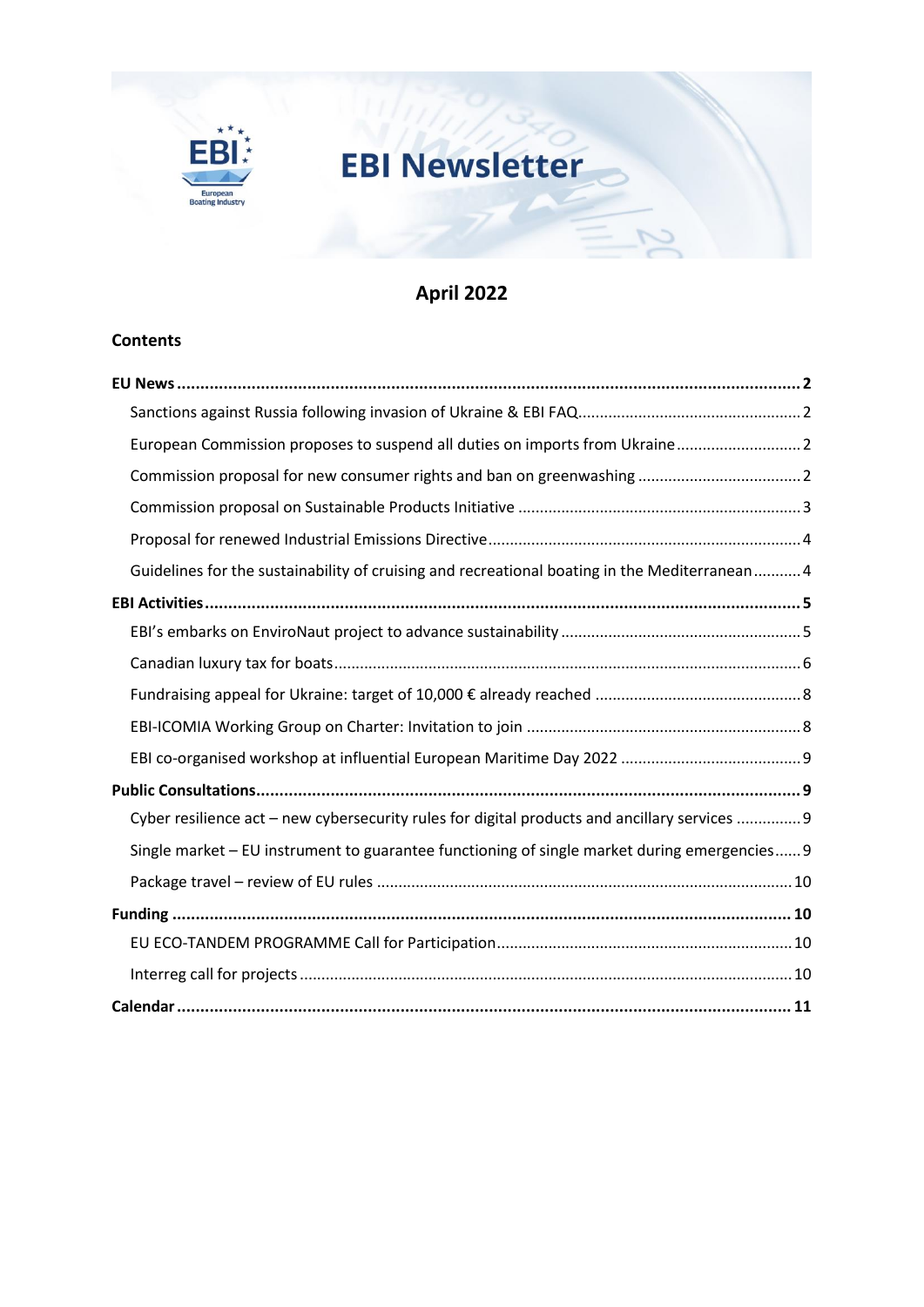

# <span id="page-1-0"></span>**EU News**

# <span id="page-1-1"></span>**Sanctions against Russia following invasion of Ukraine & EBI FAQ**

Following the Russian invasion of Ukraine, a number of strict sanctions have been put in place by the EU. This includes several measures that have a **direct or indirect impact on the recreational boating industry** in Europe.

The latest measure impacting the sector is a **prohibition on access to EU ports for vessels registered under the flag of Russia**, as well as vessels that have changed their Russian flag or registration to any other State after 24 February 2022. This includes (according to the definition of "vessel") ships falling within the scope of the relevant international conventions, **yachts of at least 15 metres** (that do not carry cargo) and carry a maximum of 12 passengers, **recreational craft or personal watercraft** as defined in Directive 2013/53/EU (Recreational Craft Directive). The measure entered into force from 16 April 2022. The access prohibition does not apply in emergency situations (need of assistance, seeking a place of refuge, emergency port call for reasons of maritime safety, or for saving life at sea).

An overview of the sanctions by the EU can be found on th[e European Commission](https://ec.europa.eu/info/business-economy-euro/banking-and-finance/international-relations/restrictive-measures-sanctions/sanctions-adopted-following-russias-military-aggression-against-ukraine_en#trade-customs)'s website. EBI also provides detailed information to members in a **dedicated FAQ** that includes feedback to specific questions from the European Commission available through EBI members. Further feedback on practical questions can be requested.

# <span id="page-1-2"></span>**European Commission proposes to suspend all duties on imports from Ukraine**

The European Commission has proposed to suspend all import duties on all Ukrainian exports to the EU for one year. This far-reaching step is designed to help boost Ukraine's exports to the EU. This also covers recreational boats, specifically products under CN code 8903 "Yachts and other vessels for pleasure or sports; rowing boats and canoes". The proposal needs to be agreed by the European Parliament and the Council of the EU. More information can be found [here.](https://ec.europa.eu/commission/presscorner/detail/en/IP_22_2671)

# <span id="page-1-3"></span>**Commission proposal for new consumer rights and ban on greenwashing**

As part of its focus on advancing the circular economy and the European Green Deal, the European Commission presented a proposal to update EU consumer rules with the aim to support consumers for the green transition. The updated rules should support consumers to take informed and environment-friendly choices when buying their products.

**European Boating Industry**  $\overline{\phantom{a}}$ Specifically, the Commission is proposing to amend the **Consumer Rights Directive** to oblige traders to provide consumers with information on **durability and reparability** of products. Producers and sellers have to decide on the most appropriate way to provide this information to the consumer, either

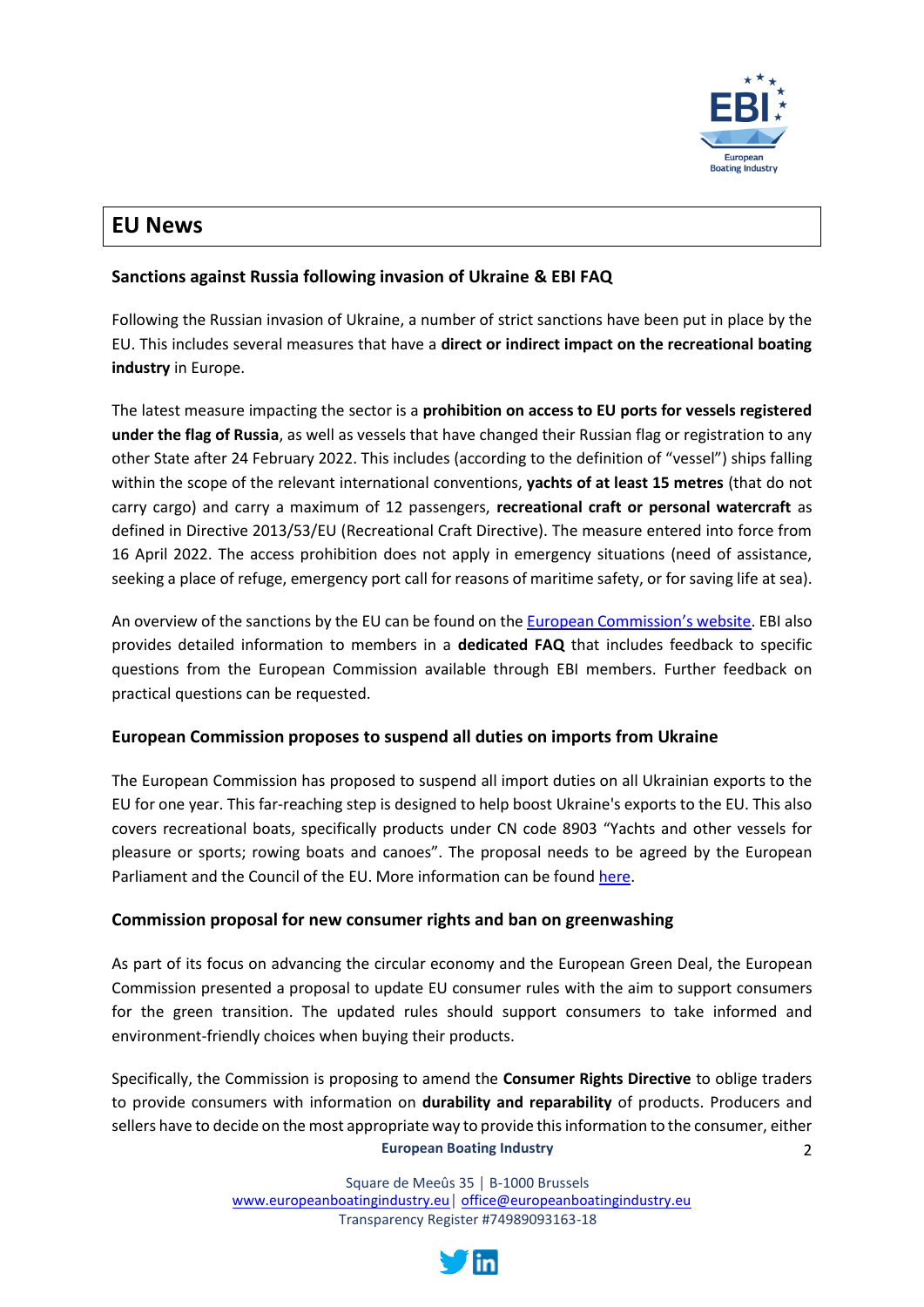

on the packaging or in the product description on the website. It must be provided before the purchase and in a clear and comprehensible manner.

The Commission is also proposing to amend the **Unfair Commercial Practices Directive**. The list of product characteristics about which a trader cannot mislead consumers is expanded to cover environmental or social impact, as well as durability and reparability. New practices are added that are considered misleading after a case-by-case assessment, such as making an environmental claim related to future environmental performance without clear, objective, and verifiable commitments and targets, and without an independent monitoring system. The Directive is also proposed to be amended by adding new practices to the existing list of prohibited unfair commercial practices (socalled 'black list').

The Commission's proposals will now be discussed by the Council and the European Parliament. More information on the proposals can be found [here.](https://ec.europa.eu/commission/presscorner/detail/en/ip_22_2098)

# <span id="page-2-0"></span>**Commission proposal on Sustainable Products Initiative**

At the same time as the proposal on banning greenwashing and enhancing consumer rights, the Commission presented the proposal for a **Regulation on Ecodesign for Sustainable Products** addresses product design, which is seen as determining up to 80% of a product's lifecycle environmental impact. It sets new requirements to make products more durable, reliable, reusable, upgradable, reparable, easier to maintain, refurbish and recycle, and energy and resource efficient.

Product-specific information requirements will ensure consumers know the environmental impacts of products purchased. All regulated products will also have Digital Product Passports. This will make it easier to repair or recycle products and facilitate tracking substances of concern along the supply chain. Labelling can be introduced as well.

The proposal extends the existing **Ecodesign framework** by covering the broadest possible range of products and by broadening the scope of the requirements with which products are to comply. Criteria will be set for energy efficiency, as well as circularity and overall reduction of the **environmental and climate footprint**. The proposal sets a framework and a process through which the Commission will **progressively set out requirements for each product or group of products**. The current Working Plan under the existing rules currently does not cover products specific to the recreational boating industry.

The Commission's proposals will now be discussed by the Council and the European Parliament. More information on the proposal can be foun[d here.](https://ec.europa.eu/commission/presscorner/detail/en/qanda_22_2014)

#### **European Boating Industry**

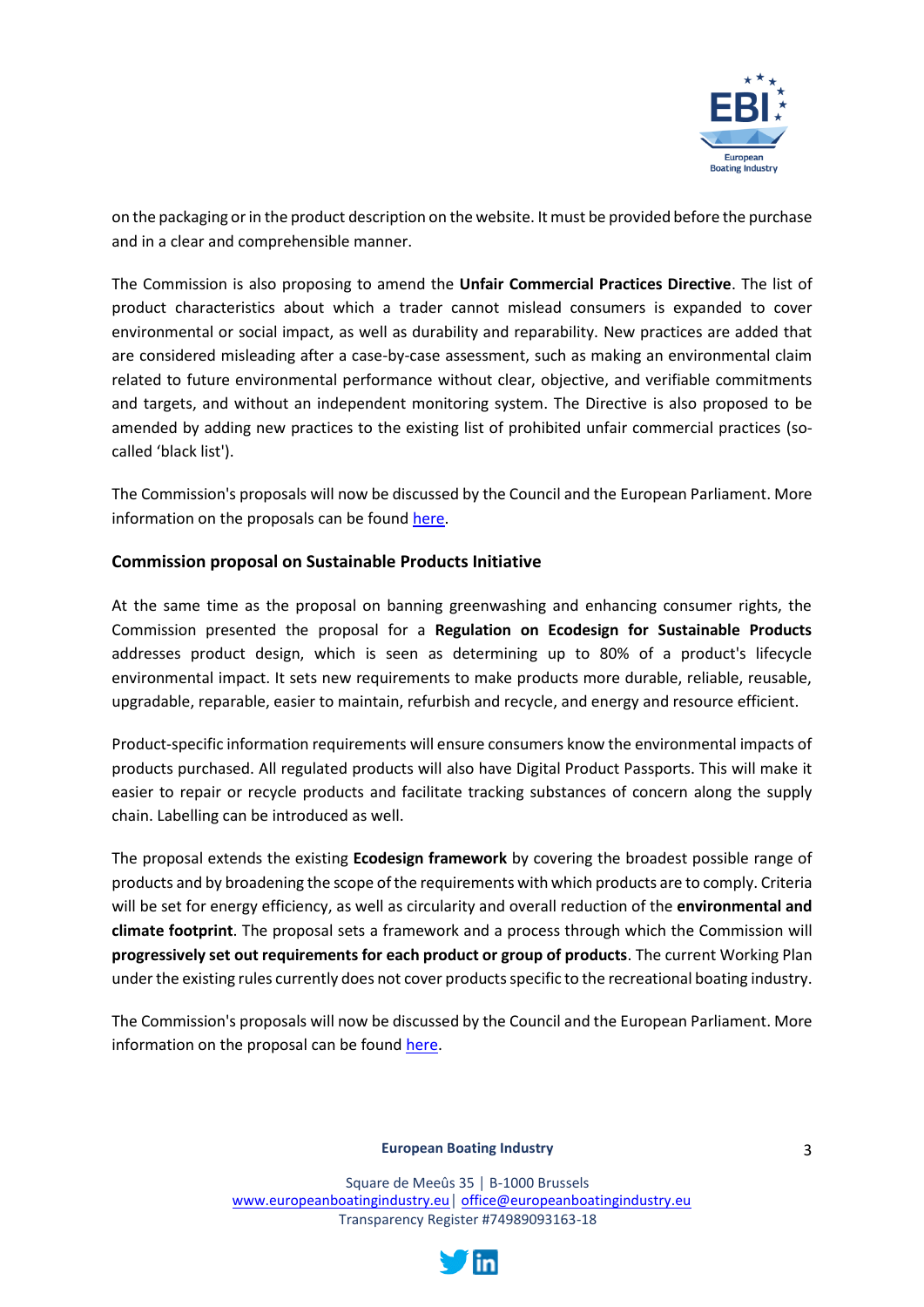

# <span id="page-3-0"></span>**Proposal for renewed Industrial Emissions Directive**

In April, the Commission presented a series of proposals aimed at creating a **new revised framework capable of accompanying industry in a long-term green and circular transformation**, which aims to deliver beneficial results for both the environment and people's health. This will change the Industrial Emissions Directive (IED).

The proposals are based on existing legislation and build on it, **focusing on Best Available Techniques (BAT)** that are at the core of the Directive. With this revision, the BATs will be promoted, reinforcing their current aspects, promoting their **wider adoption** and **boosting their effectiveness**.

The main aspects of the revision are:

- Member States permitting authorities will have to **tighten pollutant emission limit values**.
- The IED will **encourage innovation** and ensure that existing **technologies** are kept up to date. Along these lines, a **new Innovation Centre for Industrial Transformation and Emissions** will be set up under the EU framework to prevent and control industrial emissions.
- The **coverage of the IED** will be **extended** to cover other industrial and livestock farming activities.
- **Energy, water and material resource efficiency and reuse** will receive increased attention, promoting the use of safer and less toxic (or non-toxic) chemicals in industrial processes.
- It will ensure that depollution and decarbonisation techniques work together to improve environmental and human health outcomes and benefits, contributing to EU's 2030 zero pollution and net zero carbon objectives and the long-term EU's 2050 objectives for climate neutrality

In addition, the Commission intends to facilitate **public access to information** and the whole permitting process, a measure that is particularly useful for those living close to an industrial plant.

To read the Commission's proposals, click [here.](https://ec.europa.eu/environment/publications/proposal-revision-industrial-emissions-directive_en) The proposal will now be discussed by the European Parliament and Council of the EU for adoption.

# <span id="page-3-1"></span>**Guidelines for the sustainability of cruising and recreational boating in the Mediterranean**

Developed by the so-calle[d Blue Growth Community,](https://blue-growth.interreg-med.eu/) which consists of several EU-funded project, the Guidelines for the **sustainability** of cruising and **recreational boating in the Mediterranean** were presented.

**Five major challenges** have been identified for both sectors: **1)** Eliminating atmospheric emissions of pollutants and greenhouse gases; **2**) Safeguarding ecosystems and biodiversity; **3)** Eliminating water

#### **European Boating Industry**

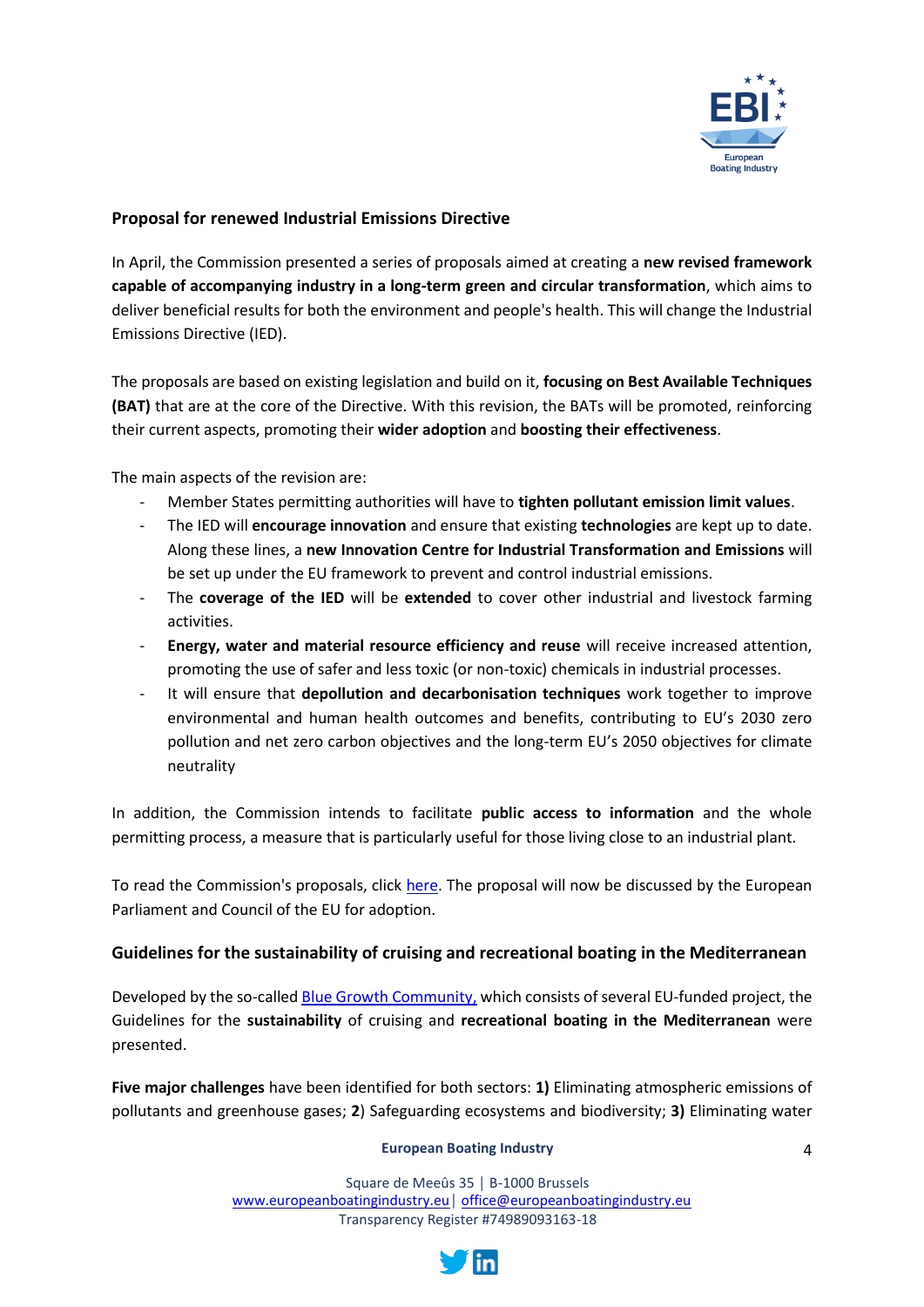

pollution (chemical, organic, wastewater effluents), preventing waste generation and improving waste management; **4)** Boosting knowledge and innovation; and **5)** Avoiding the impacts on local socio-economic systems.

Key elements of the Guidelines include the overall sustainability objectives for both sectors, suggested solutions to sustainability challenges, a list of high-impact actions for each sector and topic, as well as sustainability indicators. Case studies are also provided specific to the recreational boating industry, namely on the **Portofino Marine Protected Area** (MPA) and the **French Clean Harbours certification**.

EBI provided substantive input to the draft report in relation to its policy recommendations and overall practical and technical considerations from the boating industry. The main concern was confusion of the cruise and boating sector, which has been improved but not resolved in the final report. Improvements from the draft report can be seen in several crucial areas, such as a recognition of different environmental impact of cruise and boating, recognition that most boats are below 8-10m, and that the sector has a specific transition pathway.

The full Guidelines can be downloade[d here.](https://planbleu.org/wp-content/uploads/2022/04/Guidelines_planbleu_190422_FINAL.pdf)

# <span id="page-4-0"></span>**EBI Activities**

# <span id="page-4-1"></span>**EBI's embarks on EnviroNaut project to advance sustainability**

European Boating Industry has come together with five other European organisations under a project called ENVIRonmental Officer in the NAUtical Tourism Industry (*EnviroNaut*). This project aims to **bridge the gap between the training and skills needed in the boating industry**, while enhancing the **positive environmental impact** that the recreational boating sector can have and responding to targets set by the European Green Deal and the UN Sustainable Development Goal 14.

During the next two years EnviroNaut partners will work to develop the first ever **Environmental Officer curricula**. The resulting course will be online, free and accessible to all. It will give employees, current and prospective, the foundation to implement environmental practices in their businesses and key career skills. Giving the industry, (marinas, water sports companies, skipper services, maritime / nautical schools and other training institutions, charter companies - and all other stakeholders), a state-of-the art tool to **close the knowledge gap** between employees, practitioners and the legislation in place to protect and preserve our oceans will enable nautical tourism companies to move towards more sustainable practices.

EBI's recognised expertise makes it a key partner connecting organisations across Europe. EBI, as the main representative of the recreational boating sector in Europe, will provide a comprehensive insight

#### **European Boating Industry**

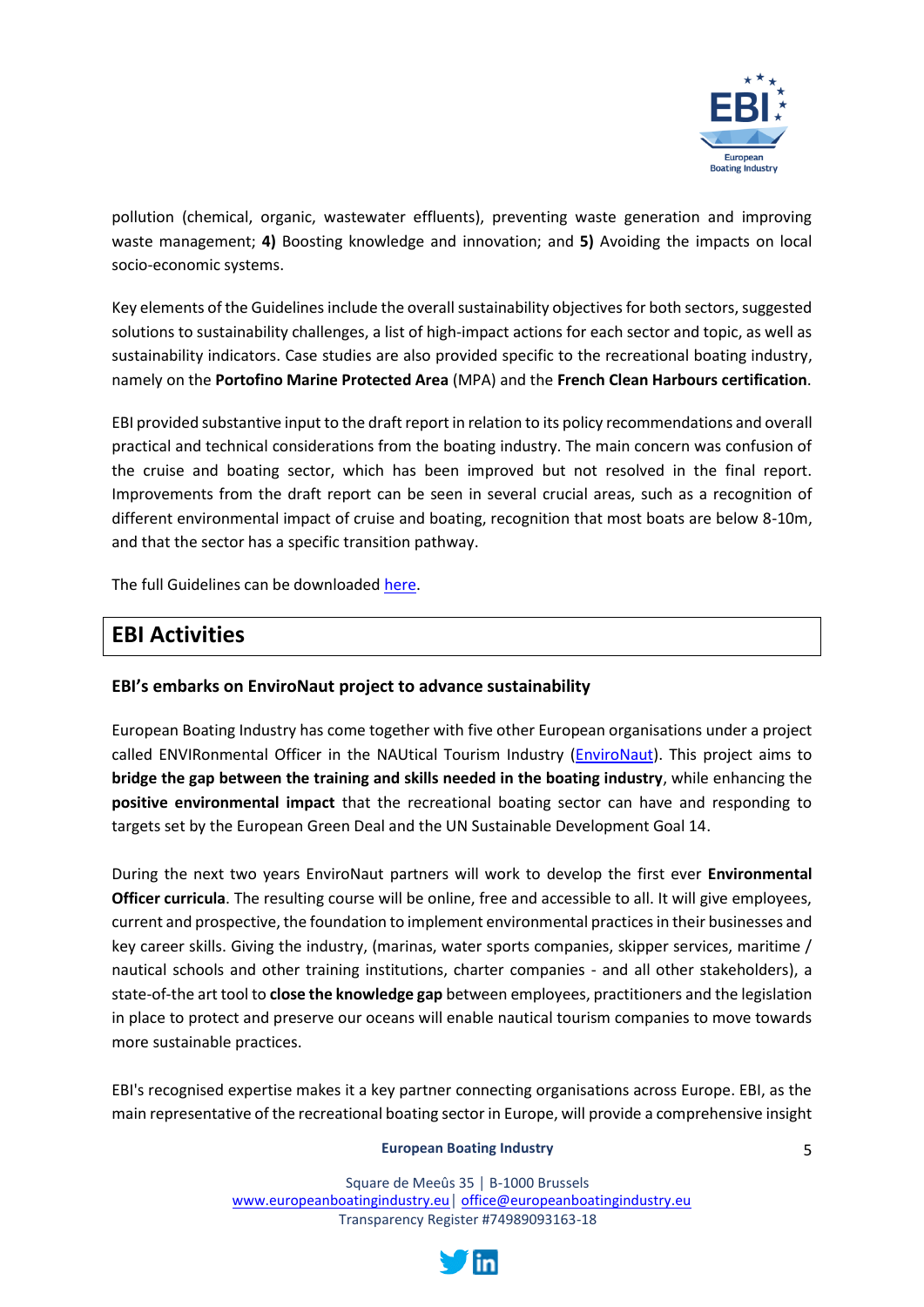

into the challenges and objectives of the sector and how to meet them. On top of its European expertise, EBI oversees the dissemination and will ensure that EnviroNaut is developed in such a way that there is a standardisation of environmental skills at European level.

If you don't want to miss any of the planned EnviroNaut activities, please clic[k here](https://docs.google.com/forms/d/e/1FAIpQLScpY_hkXnZlLEBlsf2HKXaZvTeV857MJGcrYzE2GRrZEz2sMg/viewform?usp=sf_link) to be added to the project's Stakeholder & Engagement Platform and follow the project on [Twitter,](https://twitter.com/Environaut_EU) [Facebook](https://www.facebook.com/EnviroNaut-Project-100458382645497/) and [LinkedIn!](https://www.linkedin.com/company/environaut-eu)

EBI members will be involved in the next two years in shaping the curriculum and final qualification. If you or any members of your network want to be more involved, please click her to sign up to the Stakeholder Engagement Platform.

# <span id="page-5-0"></span>**Canadian luxury tax for boats**

The Canadian government has presented draft legislation for the introduction of a tax on the sale of new luxury cars and aircraft with a retail sale price over \$100,000, and **new boats over \$250,000**. The tax would be calculated at the lesser of 20 per cent of the value above these price thresholds or 10 per cent of the full value of the luxury vehicle, aircraft or vessel. Any improvements valued at more than \$5,000 made by the purchaser within 12 months will also be subject to the luxury tax. It covers **both domestic production and imports**. Sales contracts signed before April 20, 2022, are considered exempt from the luxury tax. Other sales orders must be delivered to customers before September 1 to avoid the scheme.

EBI has been active on the issue for the last few months to advocate for the interests of the European industry. At **international level**, this has included coordination with NMMA Canada and a joint letter to the Canadian Government with ICOMIA. At **European level**, EBI has been in constant communication with the European Commission to provide data on potential impact and supporting argumentation. The aim is to support the Commission in its dialogue with the Canadian government in averting impact on European exporters. Most recently, EBI has been successful in having strong references included in the official EU response to the consultation on the tax legislation by the Canadian government. Below is extract from the **European Commission response** to the Canadian government:

*The EU calls on Canada to ensure that the measure does not discriminate against goods which are exported from the EU, compared to domestically produced like goods placed on the Canadian market, or in comparison with like products imported from other countries.*

*[…]*

6 *The European boating industry has flagged very similar concerns. Although in terms of quantity, the share of EU boats imported into Canada is only some 1% of total Canadian* 

#### **European Boating Industry**

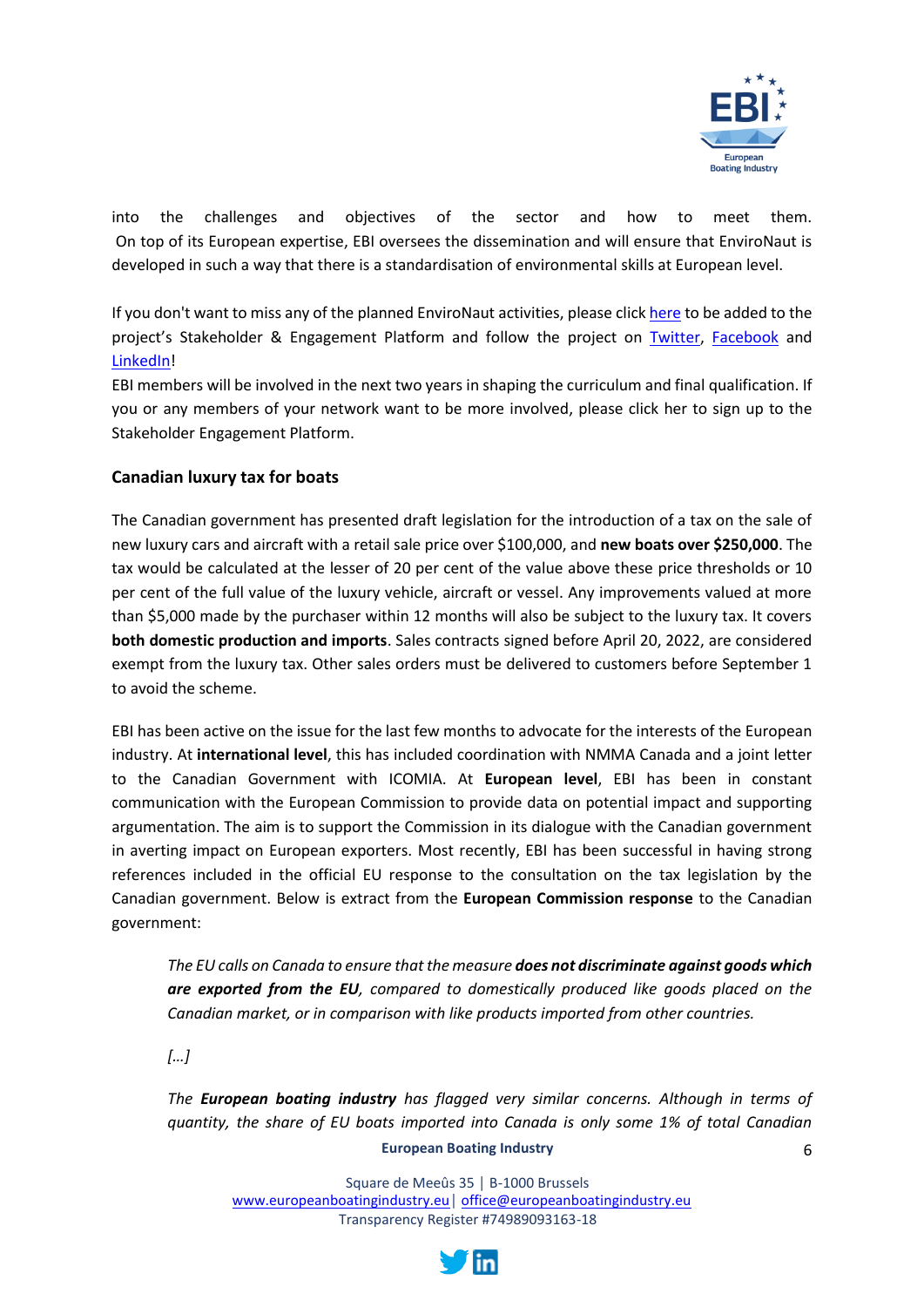

*imports of boats, in terms of value, the boats imported from the EU account for some 40% of total Canadian imports and consist mostly of high value yachts, pleasure and sports boats. Local production in Canada consists mainly of small personal watercraft of lower value.*

*[…]*

*The EU calls on Canada to facilitate the decarbonisation of its transport sector by excluding zero and low emitting vehicles from the scope of the measure.*

*The EU welcomes Canada's recently announced target of 100 percent zero-emission motor vehicle sales by 2035. Yet, the proposed tax risks to negatively affect the achievement of this target. The transition to a more environmentally friendly transport sector will, at least in the medium term, result in increased prices for cars, boats or aircrafts due to the innovative characteristics and technologies used in less emitting vehicles.*

*[…]*

*The EU calls on Canada to adjust the level of the proposed thresholds, so the measure takes into account the high post-Covid 19 inflation and the risk of further raw materials price increases due to Russia's invasion of Ukraine.*

*Rising inflation in the period of post-Covid-19 pandemic coupled with the risk of further raw materials price increases due to Russia's invasion of Ukraine are likely to result in increases in prices of motor vehicles, boats and aircraft. According to publicly available information, in the period December 2020 – December 2021 car prices in Canada already rose by 12.7%. Thus, rising inflation could lead to nonluxury vehicles and recreational boats rented or used by ordinary people falling under the measure, aggravating the damaging effect of the proposed luxury tax.*

Subject to Parliamentary approval, the luxury tax would come into effect on 1 September 2022. More information on the proposal can be foun[d here.](https://www.canada.ca/en/department-finance/news/2022/03/government-releases-draft-legislative-proposals-to-implement-luxury-tax.html)

#### **European Boating Industry**

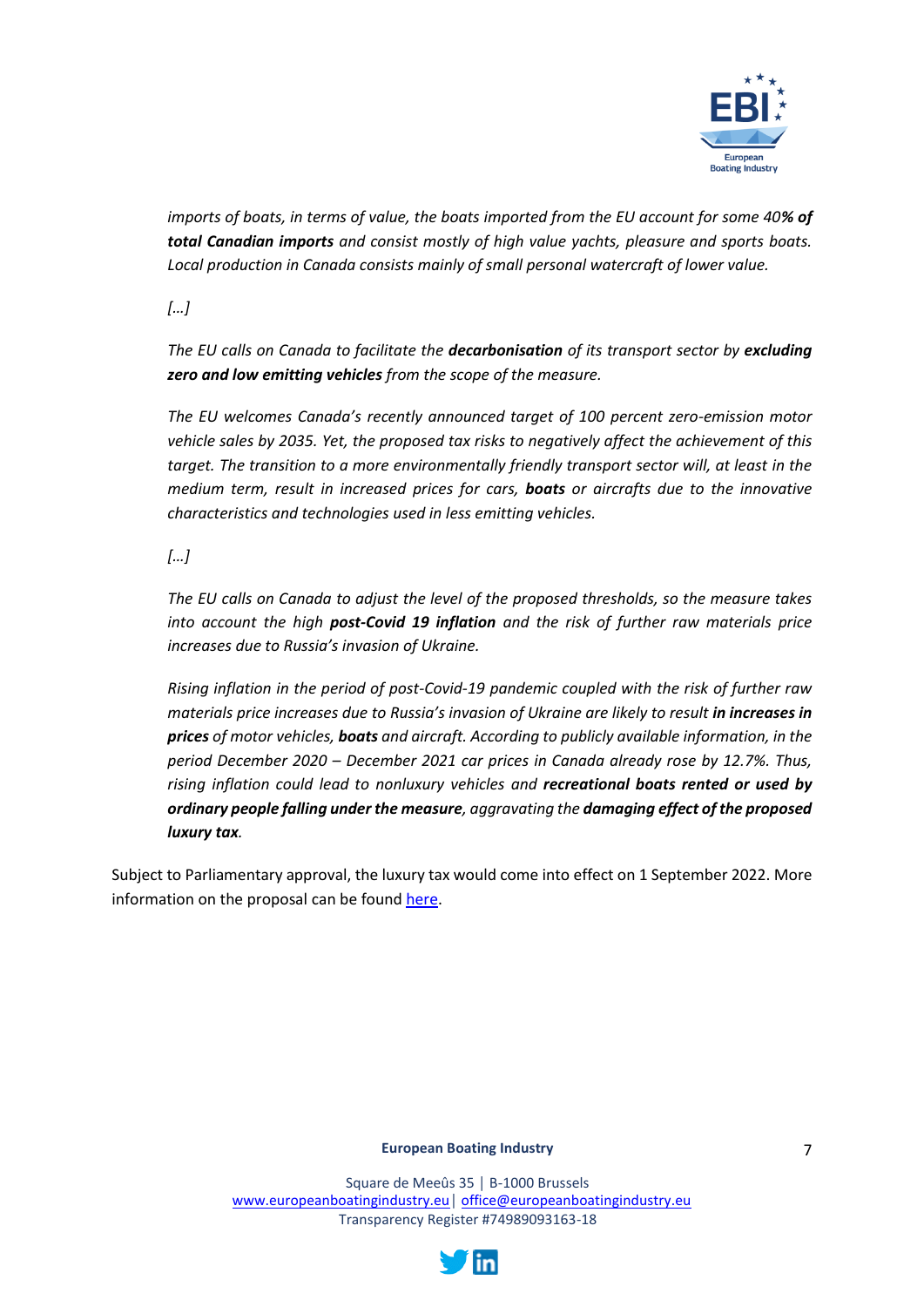

# <span id="page-7-0"></span>**Fundraising appeal for Ukraine: target of 10,000 € already reached**



Donate here: www.medeor.de/wassersport

The current situation in Ukraine casts a shadow on Europe. Many in the recreational industry have been closely working with Ukrainian colleagues for years. The EBI Council took the decision to launch a **fundraising campaign** under the theme of "**European Boating Industry for Ukraine**". For this, EBI is working with the German charity [Action Medeor e.V.,](https://medeor.de/de/component/tags/tag/ukraine.html) which specialises in the **delivery of emergency medical supplies** to war and crisis areas. In view of the current developments, in which more and more civilians are involved, there is a great need for this support. Action Medeor delivers - as long as it is possible, and the borders can be passed - directly to Ukraine and has already

built up its own infrastructure and logistics on the ground. The target of 10,000€ has already been reached.

The donation page can be foun[d here](https://medeor.de/de/spenden-und-helfen/spendenaktion/spendenaktion-detail-englisch.html?cfd=uhg02) and is active until 7 May 2022 at least. Action Medeor is certified and issues corresponding donation receipts (under German law only).

# <span id="page-7-1"></span>**EBI-ICOMIA Working Group on Charter: Invitation to join**

Together with our partner ICOMIA, EBI has launched a new **Joint Working Group on Charter**. It has the aim to support the charter sector grow and develop with concrete activities and support at European (EBI) and global (ICOMIA) level. The scope of work of this working group is as outlined below:

Boating licenses (EBI led)

- facilitate mutual recognising of professional skipper licenses, as well as private skipper licenses
- create a reference list of equivalent bareboat skippers' licenses, and provide details of current license requirements in Europe

European valid contract conditions (ICOMIA led)

• encourage alignment on contractual matters by seeking to establish standard contracts

Improve charter conditions and ease to doing business

- support increased safety guidance and training
- support any work related to trade barriers

#### **European Boating Industry**

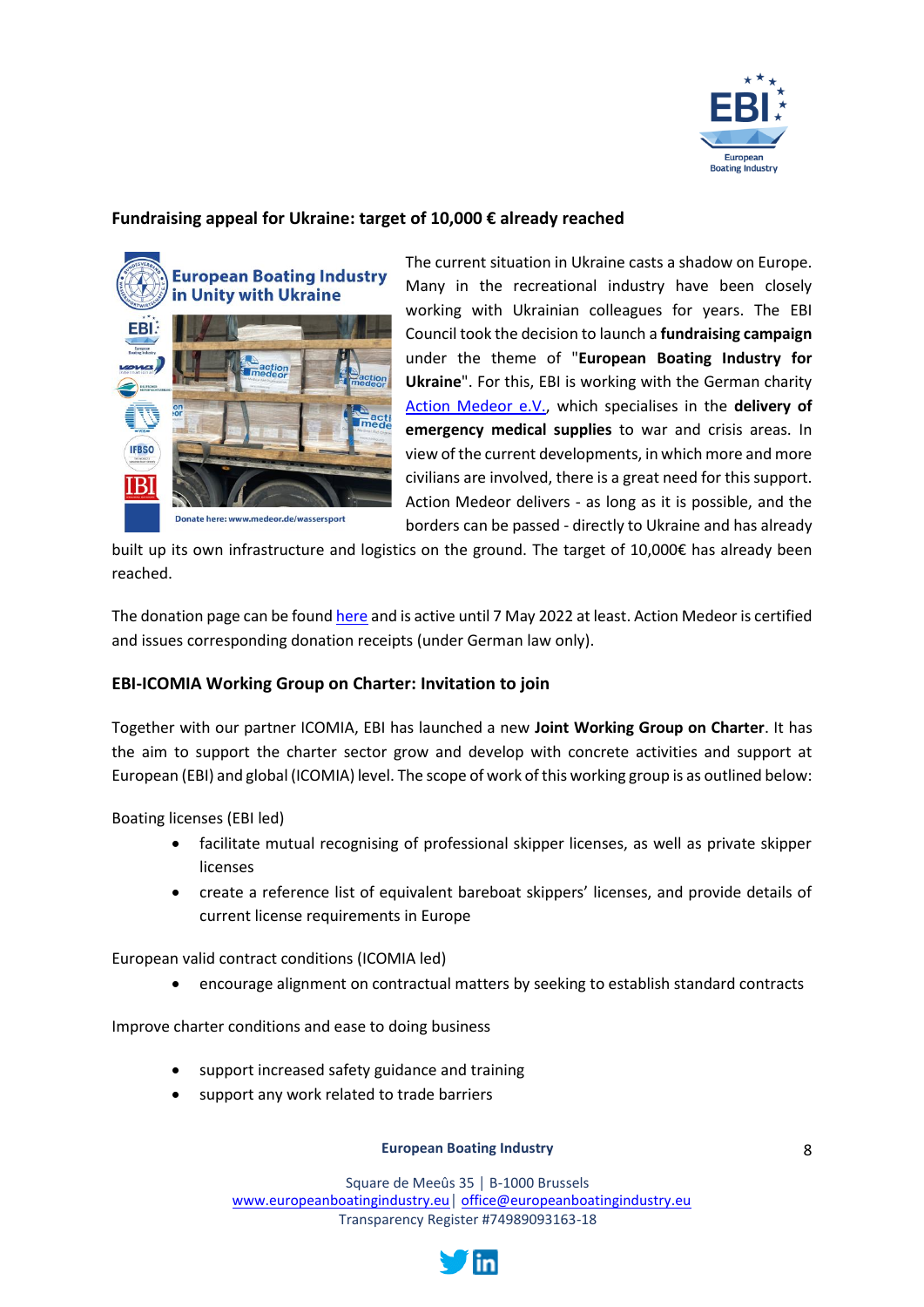

EBI members are invited to join the Working Group that is open to representatives of all full and sustaining members. Interested members should contact the EBI Secretariat to become involved. The first meeting of the Charter Working Group will take place on **10 May** from **11:00 – 12:00 CEST**.

# <span id="page-8-0"></span>**EBI co-organised workshop at influential European Maritime Day 2022**

EBI is attending the upcoming [European Maritime Day \(](https://ec.europa.eu/maritimeaffairs/maritimeday/index_en)EMD) in Ravenna, Italy (**19 & 20 May**). The EMD is the annual event where 'Oceans Leaders meet' to discuss the most pressing **issues affecting European maritime community**, and find ways to move the blue economy forward. It is organised by the European Commission and takes place in a different country each year.

This year, EBI is co-organising a workshop on: "**Knowledge and Skills gaps in the blue sector: Towards sustainable blue growth**" taking place on **19 May** from **15:45 – 16:45**.

This workshop will be the opportunity to present to EU policy-makers and stakeholders the nautical tourism sector as well as providing a space for debate in which marine stakeholders will discuss the **challenges facing the next generation of marine professionals** as well as the **skills and capabilities needed to meet the goals of the blue economy** and deliver sustainable ocean businesses. The workshop will also present the EnviroNaut project and provide opportunities for involvement.

EMD 2022 is a hybrid event, and participants will have the opportunity to join either in-person or virtually. Registrations are **open until 12 May**, click [here](https://european-maritime-day-2022.b2match.io/) to register.

# <span id="page-8-1"></span>**Public Consultations**

# <span id="page-8-2"></span>**Cyber resilience act – new cybersecurity rules for digital products and ancillary services**

The aim for the Cyber Resilience Act is for the EU to become a leader in cybersecurity. This could be achieved through legislation on horizontal requirements. Through this consultation, the Commission would like to gather stakeholders' views on **1)** current and emerging problems related to the cyber security of digital products and associated services, including non-embedded software; **2)** possible policy approaches to address such problems, the available options and their potential impacts; and **3)** evidence and data underpinning the identified problems.

The consultation can be found [here](https://ec.europa.eu/info/law/better-regulation/have-your-say/initiatives/13410-Cyber-Resilience-Act/public-consultation_en) and is open until 25 May.

# <span id="page-8-3"></span>**Single market – EU instrument to guarantee functioning of single market during emergencies**

**European Boating Industry** 9 The single market emergency instrument (SMEI) aims to put in place a flexible and transparent mechanism to respond quickly to emergencies and crises that threaten the functioning of the single

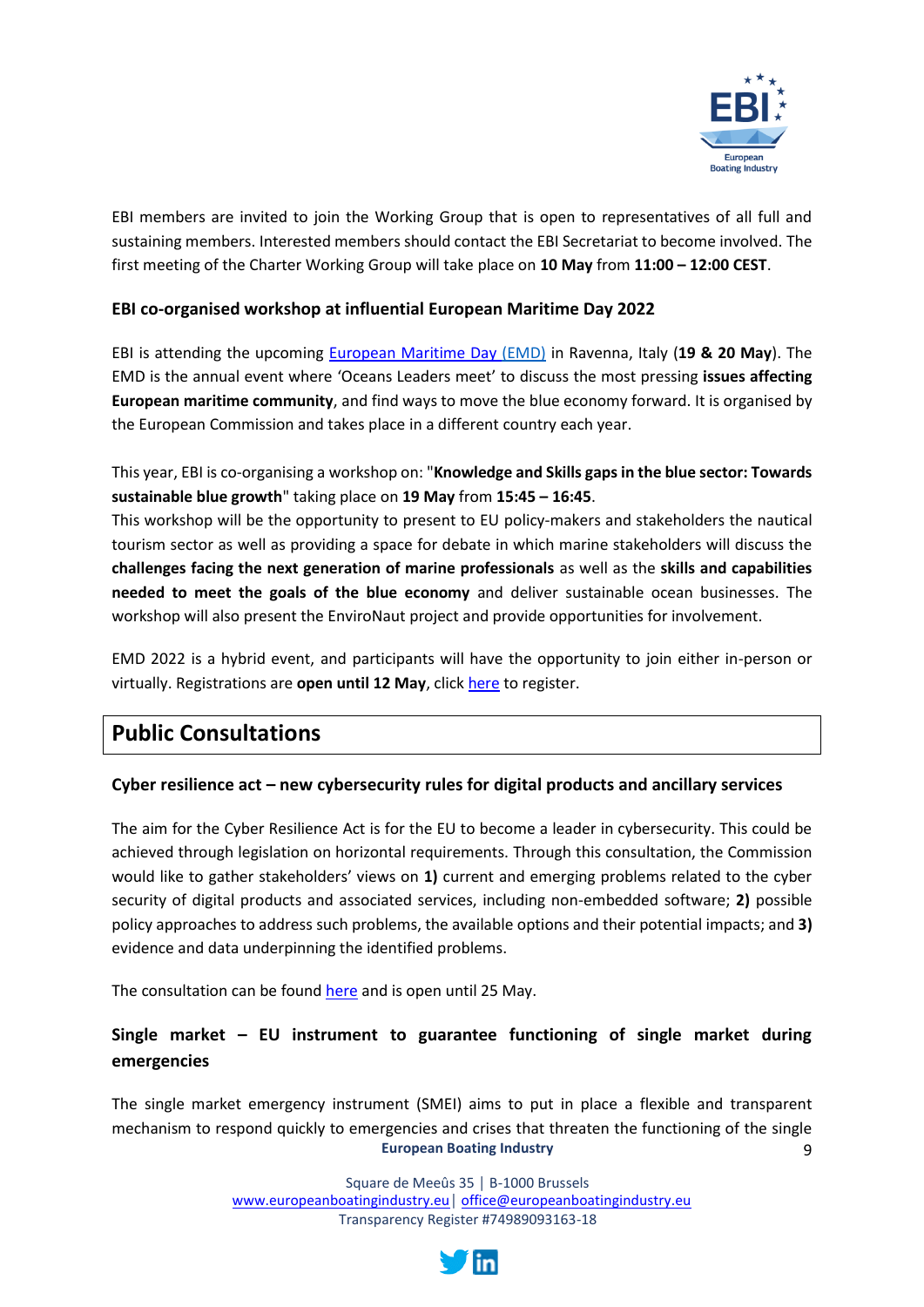

market. The initiative will ensure the coordination, solidarity and coherence of the EU crisis response and protect the single market's functioning, ensuring **1)** continued free movement of goods, services & people, **2)** smooth-running supply chains, and **3)** availability and access to goods & services. This should take into account the lessons learned from the COVID-19 crisis where all three areas were under threat, which has been shown again in the current Ukraine crisis.

The consultation can be found [here](https://ec.europa.eu/info/law/better-regulation/have-your-say/initiatives/13181-Single-market-new-EU-instrument-to-guarantee-functioning-of-single-market-during-emergencies_en) and is open until 11 May.

# <span id="page-9-0"></span>**Package travel – review of EU rules**

The European Commission is carrying out a deeper analysis into whether the current EU rules achieve robust and comprehensive consumer protection at all times. The analysis will cover the rules governing insolvency protection and will take into account the relevant actions announced in the Sustainable and Smart Mobility Strategy to protect passengers' rights. Through this public consultation, the Commission seeks information from stakeholders that may have an interest or expertise in the Package Travel about their experiences, perceptions and opinions regarding the application of the current rules and about the potential impacts of options for future action.

The Consultation can be found [here](https://ec.europa.eu/info/law/better-regulation/have-your-say/initiatives/13117-Package-travel-review-of-EU-rules_en) and is open until 10 May.

# <span id="page-9-1"></span>**Funding**

# <span id="page-9-2"></span>**EU ECO-TANDEM PROGRAMME Call for Participation**

Funding programme: COSME

Topic: Boosting sustainable tourism development and capacity of tourism SMEs through transnational cooperation

Deadline: 15 May

More information can be foun[d here.](https://ec.europa.eu/info/funding-tenders/opportunities/portal/screen/opportunities/competitive-calls-cs/209;callCode=null;freeTextSearchKeyword=tourism;matchWholeText=true;typeCodes=1,2,8;statusCodes=31094501,31094502;programmePeriod=null;programCcm2Id=null;programDivisionCode=null;focusAreaCode=null;destination=null;mission=null;geographicalZonesCode=null;programmeDivisionProspect=null;startDateLte=null;startDateGte=null;crossCuttingPriorityCode=null;cpvCode=null;performanceOfDelivery=null;sortQuery=sortStatus;orderBy=asc;onlyTenders=false;topicListKey=topicSearchTablePageState)

#### <span id="page-9-3"></span>**Interreg call for projects**

Funding programme: Interreg

Topic: Open call according to five thematic EU priorities and one non-thematic issue on better governance

Deadline: 31 May

#### **European Boating Industry**